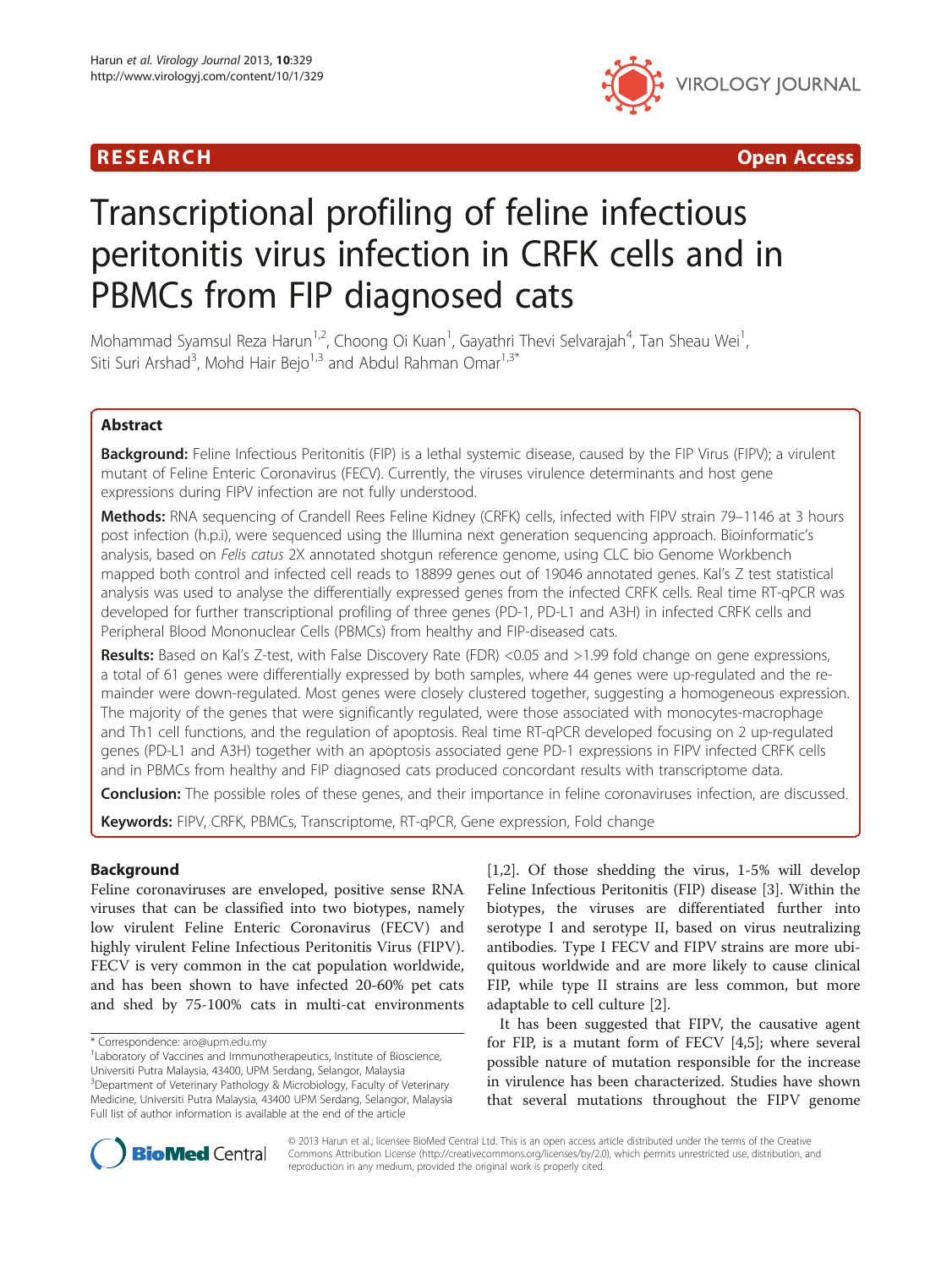were detected, but mutations at 3c membrane protein and 7b secretory glycoprotein genes were suggested to be responsible for transforming FECV to FIPV [\[4,5](#page-7-0)]. A recent study revealed that mutation of the S1/S2 locus and modulation of a furin recognition site normally present in the S gene of FECVs is a critical contributing factor for development of FIP [[6\]](#page-7-0). Furthermore, it was found that FIPV infection is associated with T cell depletion by apoptosis; although the virus cannot infect CD4+ and CD8+ T cells [\[7](#page-7-0),[8](#page-7-0)]. Therefore, apoptosis of CD4+ and CD8+ T cells is probably caused by mediators from infected macrophages and/or intestinal epithelial cells [[8](#page-7-0),[9](#page-7-0)]. Hence, little is known about the interaction of the virus and host cells; especially the early cellular transcriptional responses towards virus infection, virus mechanism of inducing T cell apoptosis, and the absence of cell-mediated immunity (CMI) response in FIP infected cats.

The use of a next generation sequencing approach in RNA sequencing has facilitated understanding in defining the expression profiles of cellular responses during pathogen infections. This method has been proven to be helpful in explaining the pathogenesis of various viruses [[10,11](#page-7-0)], including Feline Immunodeficiency Virus (FIV) infection [[12,13](#page-7-0)]. Furthermore, the availability of complete 1.9X of cat genome, using the Whole Genome Shotgun (WGS) approach, provides valuable information for the bioinformatic's analysis of feline host responses, following pathogen infection. Moreover, the cat genome contigs were aligned, mapped, and annotated to NCBI annotated genome sequence of six index mammalian genomes (human, chimpanzee, mouse, rat, dog, and cow) using MegaBLAST [\[14](#page-7-0)].

Previous study has shown that more than 70% of FIPV strain 79–1146 were internalized by CRFK cells at 3 hours post infection [[15](#page-7-0)]. Hence, in this study, mRNA from CRFK cells infected with FIPV strain 79–1146 at 3 h.p.i were sequenced using Illumina next generation sequencing technology. The generated data was then analyzed using CLC bio Genomic Workbench, where the genes were compared to Felis catus 1.9X annotated shotgun reference genome. Kal's Z-test on expression proportions [\[16\]](#page-7-0) was used to determine significantly expressed genes. Genes expressed with a False Discovery Rate (FDR) <0.05 and >1.99 fold change were considered for further analysis.

## Results

## Early gene expression of FIPV infected CRFK cells

Overall, the trimmed sequence reads match to 25,689 annotated transcripts; where only 215 (0.8%) were statistically significant (Kal's Z test,  $p < 0.05$ ), and out of the significant matched, only 96 (44.7%) transcripts were expressed with fold absolute change of 2 or more. Of

these 96 transcripts, 76 (79.2%) were up-regulated and the remainder were down-regulated. After BLAST analysis, 76 up-regulated transcripts were matched to 44 genes while 20 down-regulated transcripts were matched to 17 genes. Of the 44 up-regulated genes, there were 2 transcripts per gene for 32 genes, but only one transcript per gene for the remaining 12 genes. Meanwhile, of the 17 down-regulated genes, there was one transcript per gene for 14 genes and 2 transcripts per gene for 3 genes.

As shown in Figure [1,](#page-2-0) the RPKM of control samples was plotted against the RPKM of infected samples; and as such, genes with equal expression will line-up on the diagonal identity line while genes with different expression values will either be over or under the diagonal line. The further away the point is from the identity line, the larger is the difference between its expressions in one experiment compared with the other. Except for 4 genes (MX1, RSAD2, PLIN2, and SERPINB1), most genes from both samples were closely clustered together, thus suggesting a homogeneous expression. The plot excluded 3 genes (CCL8, RNF7, and RPL39) that had infinite fold change expressions.

Table [1](#page-3-0) shows the top 20 up-regulated genes (in decreasing order) and their functions. The majority of the genes were those associated with immune response, while the remainder were associated with apoptosis, cell cycle, cytokine, and ubiquitination activities. Furthermore, there were also 5 Interferon Stimulated Genes (ISGs) coded for 6 proteins (RSAD2, A3C, A3H, MDA5, IFI35, and MX1) that were involved in inhibiting viral entry, replication, and production. Interestingly, one gene (PD-L1), which negatively regulates immune response in viral infection, was also found to be highly up-regulated. Meanwhile, the majority of the down-regulated genes were involved in pro-inflammatory cytokine's activation, CMI, and anti-apoptosis activities (Table [2\)](#page-3-0). Two unique downregulated genes (RNF7 and RPL39) were found to be expressed in control uninfected cells only, where the former had anti-apoptotic effect and the latter translated RNA to protein.

#### Real-time RT-qPCR analysis of CRFK infected cells

Three host genes (A3H, PD-1, and PD-L1) were selected for real-time RT-qPCR analysis, because they were highly up-regulated and may play important roles during FIPV induced disease; judging by their functions. A3H was involved in viral RNA and DNA editing, causing mutation, while PD-1 and its ligand (PD-L1) were involved in programmed cell death that was associated with negative regulation of immune response. Comparisons of fold change results of real-time PCR and transcriptome study for A3H and PD-L1 genes revealed almost similar levels of fold changes. The transcriptome resulted in 4.07 and 5.65 fold change for 2 transcripts of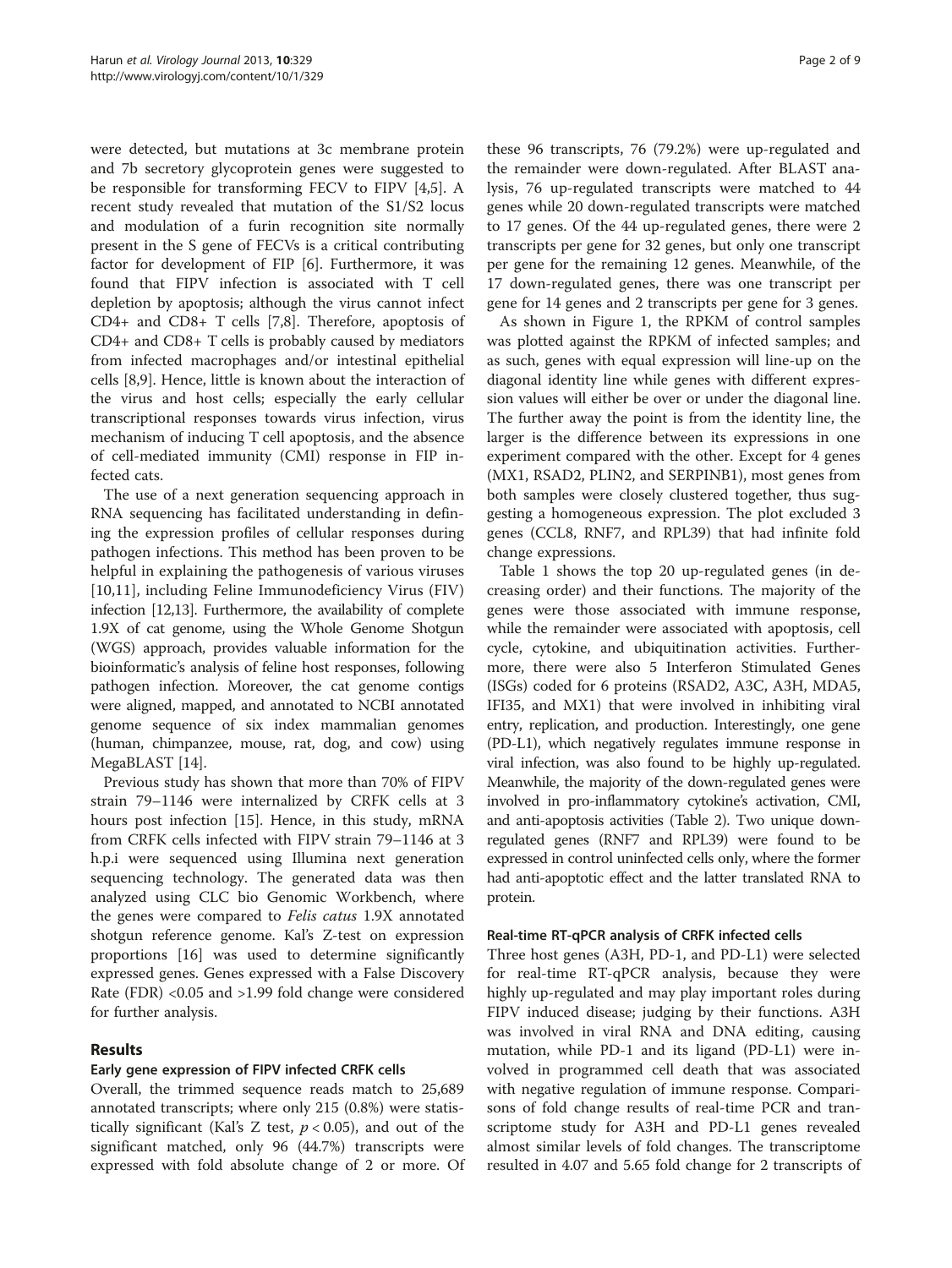<span id="page-2-0"></span>

A3H while real-time PCR resulted in  $5.23 \pm 1.15$  fold changes (Tables [1](#page-3-0) and [3](#page-4-0)). Meanwhile, transcriptome resulted in 3.29 and 4.24 fold changes for 2 transcripts of PD-L1 gene while real-time PCR resulted in 3.97 ± 0.29 fold changes. In the case of the PD-1 gene, RNA sequencing was unable to detect the gene expression, due to low coverage (i.e., data not shown), although real-time PCR was able to detect an up-regulation of the gene at 3 h.p.i.

FIPV induced high and exceptionally high A3H expression at 3 and 48 h.p.i. respectively, but from 6 to 24 h.p.i., the gene was down-regulated. FIPV infected cells also showed high up-regulation of PD-1 expression at 3 h.p.i. and moderately up-regulated at 12 h.p.i but were being down-regulated at 6, 9, 24 and 48 h.p.i. Meanwhile, PD-L1 gene was consistently down-regulated from 3 hours to 48 h.p.i.

#### Fold change expression analysis of PBMCs of FIP diagnosed cats

Peripheral Blood Mononuclear Cells (PBMCs), obtained from cats with clinical signs associated with FIP (Table [4](#page-4-0)), were purified and analysed with real-time PCR. In general, all of the FIP diagnosed cats expressed the PD-1 and PD-L1 genes more than 2 folds, while only 2 cats expressed A3H gene more than 2 folds (Table [5\)](#page-4-0). The highest expression fold for A3H, PD-1 and PD-L1 genes was detected from cat no. 3 at  $3.44 \pm 0.36$ ,  $68.13 \pm 19.45$ , and  $96.94 \pm$ 21.54 fold changes, respectively. Meanwhile, cat no. 5 showed less fold changes of the genes compared to the other FIP diagnosed cats.

## **Discussion**

The pathogenesis of feline coronavirus infection is unclear. The reference feline genome sequence assembly of transcriptome analysis of early infection (3 h.p.i.) of CRFK cells with FIPV 79–1146 showed that the expressions of 215 transcripts (0.8% of the trimmed annotated) were statistically significant, based on Kal's Z test. Only 96 transcripts, which consisted of 44 up-regulated genes and 17 down-regulated genes, were expressed with fold absolute changes of 2 or more. Since only one sample per group was analysed, Kal's Z test was used to determine the significant differences in the expression profiles. Study has shown that this test evaluates single sample against another single sample where each group in an experiment has only one sample [\[16\]](#page-7-0). This test is based on an approximation of the binomial distribution by the normal distribution considering proportions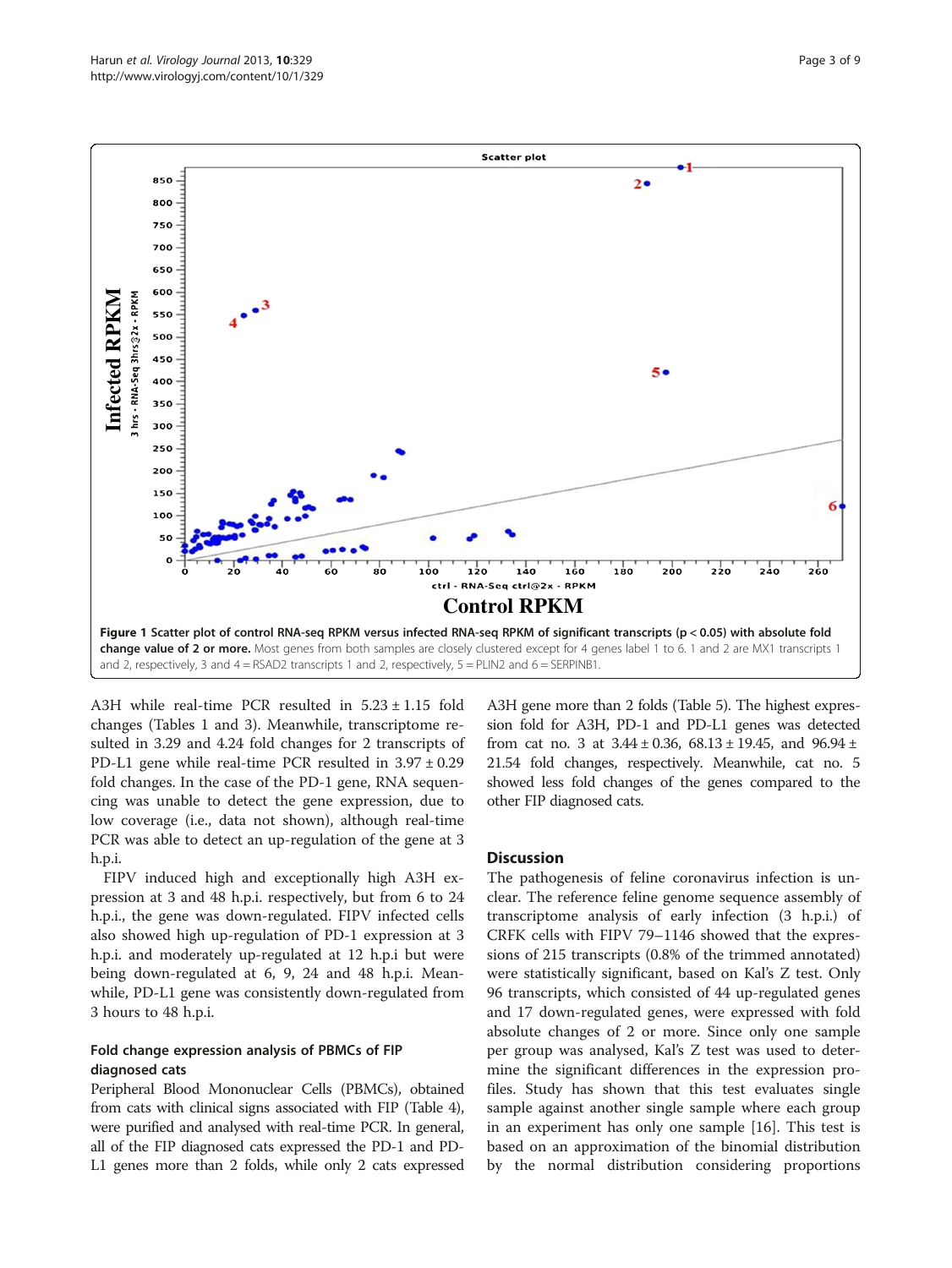| No.     | Fold change     | <b>BLAST</b> result | <b>Accession number</b> | Gene product function                                                                              |
|---------|-----------------|---------------------|-------------------------|----------------------------------------------------------------------------------------------------|
| $1***$  | $\infty/\infty$ | CCL8                | S 67956                 | induce Th cytokinesattract monocyte, lymhpocyte, NK cell, dendritic cell,<br>basophil & eosinophil |
| $2*$    | 22.8/19.33      | RSAD <sub>2</sub>   | XM 002921192            | ISG, inhibit viral protein & RNA synthesis                                                         |
| $3*$    | 12.98/7.64      | CXCL10              | XM 002924730            | induce Th1 cells response stimulate monocyte, NK & T cell migration                                |
| $4*$    | 12.73/11.36     | SLAMF7              | XM 002928442            | stimulate NK cell cytotoxicity, B cell growth, promote lymphocytes adhesion                        |
| 5       | 6.68            | FSTL3               | XM_850129               | regulate cell to cell adhesion                                                                     |
| $6*$    | 6.11/2.34       | ATF3                | XM 847382               | promote apoptosis and cell proliferation, promotes Th1 and NK cells activity                       |
| $7*$    | 6.04/4.68       | MFSD <sub>2</sub> A | AL 663070               | regulate cell growth, cell adhesion & motility                                                     |
| 8       | 5.76            | FSF1                | XM 002914595            | regulate inflammation & cell differentiation                                                       |
| $9**$   | 5.65/4.07       | A3C & A3H           | EU 109281               | ISG, antiviral cytidine deaminase, edit viral RNA/DNA causing mutation                             |
| $10**$  | 5.35/4.48       | MDA5                | NG 011495               | ISG, viral RNA sensor induce cytokines and interferons                                             |
| $11*$   | 4.96/3.00       | IFI35               | XM 002930054            | ISG, inhibit viral gene transcription                                                              |
| $12*$   | 4.46/3.90       | TRIM25              | XM 548223               | ubiquitination of RIG-I and ISG15 induce type I IFN                                                |
| $13*$   | 4.46/4.34       | MX1                 | NM 001003134            | ISG, induce apoptosis in virus infected cells                                                      |
| $14**$  | 4.24/3.29       | PD-L1               | EU 246348               | negative regulation of immune response, induce IL-10                                               |
| $15*$   | 4.10/3.31       | PHF11               | AL 139321               | Th1 cytokines activation                                                                           |
| $16***$ | 3.98/3.54       | RUNTX1              | NG 011402               | regulate gene transcription for T cell differentiation and function                                |
| $17***$ | 3.79/2.85       | BHLHE40             | XM 002919988            | regulate gene transcription, lymphocyte activation & cell cycle and cell death                     |
| $18*$   | 3.69/3.56       | HERC5               | XM 002913599            | ubiquitination of ISG15 and RIG-I                                                                  |
| 19      | 3.69            | CCL17               | NM 001009849            | activate T cell development and maturation                                                         |
| 20      | 3.65            | DTX3L               | XM 002927235            | protect cell from DNA damage                                                                       |

<span id="page-3-0"></span>Table 1 List of top 20 up regulated genes and their functions

\*Two transcripts were found from the same gene.

\*\*Two transcripts from the same gene with similar E-value, score and gaps.

| No.    | Fold change    | <b>BLAST</b> result | <b>Accession number</b> | <b>Gene Pproduct punction</b>                                                 |
|--------|----------------|---------------------|-------------------------|-------------------------------------------------------------------------------|
| 01     | $-2.04$        | JAG1                | NG 007496               | TLRs response, positive regulation of Notch signaling pathway                 |
| 02     | $-2.04$        | c-KIT               | NM_001009837            | signal transduction, apoptosis inducer, clathrin dependent endocytosis        |
| $03**$ | $-2.14/ -2.44$ | <b>JUB</b>          | XM 537368               | co-trancriptional repressor with GFI-1, cell adhesion                         |
| 04     | $-2.22$        | SERPINB1            | AF 053630               | neutrophil proteolytic activity inhibitor,                                    |
| 05     | $-2.34$        | CD59                | NM_001112709            | T-cell differentiation, gene transcription repression                         |
| 06     | $-2.40$        | COTL1               | XM 001144958            | pro-inflammatory leukotrienes activation                                      |
| $07**$ | $-2.62/ -2.71$ | RASL11B             | XM 848847               | macrophage activation                                                         |
| 08     | $-2.73$        | DUSP1               | XM_002916919            | regulate cytokine expression, attract phagocytic cell to inflammation site    |
| 09     | $-2.84$        | RAB8A               | XM 002912702            | protein localization & transport, exocytosis                                  |
| 10     | $-3.22$        | RPL30               | AB 070559               | RNA translation                                                               |
| 11     | $-3.23$        | UBTD <sub>2</sub>   | XM_546238               | anti-apoptotic activity                                                       |
| 12     | $-3.27$        | CKS <sub>2</sub>    | AF 506708               | anti-apoptotic activity                                                       |
| 13     | $-4.80$        | SRP9                | XM 849646               | protein export                                                                |
| $14*$  | $-4.98/ -5.89$ | CRIP1               | XM_850438               | T helper cytokines regulation, immune cells differentiation and proliferation |
| 15     | $-10.04$       | ID1                 | XM 847117               | anti-apoptotic activity, TGF-beta signaling pathway                           |
| 16     | $-\infty$      | RNF7                | XM 003433156            | anti-apoptotic activity                                                       |
| 17     | $-\infty$      | RPL39               | NG_016250               | RNA translation                                                               |

# dash symbol (−) represents down regulation of genes in order to differentiate with fold change values of up regulated genes.

\*\*Two transcripts from the same gene with similar E-value, score and gaps.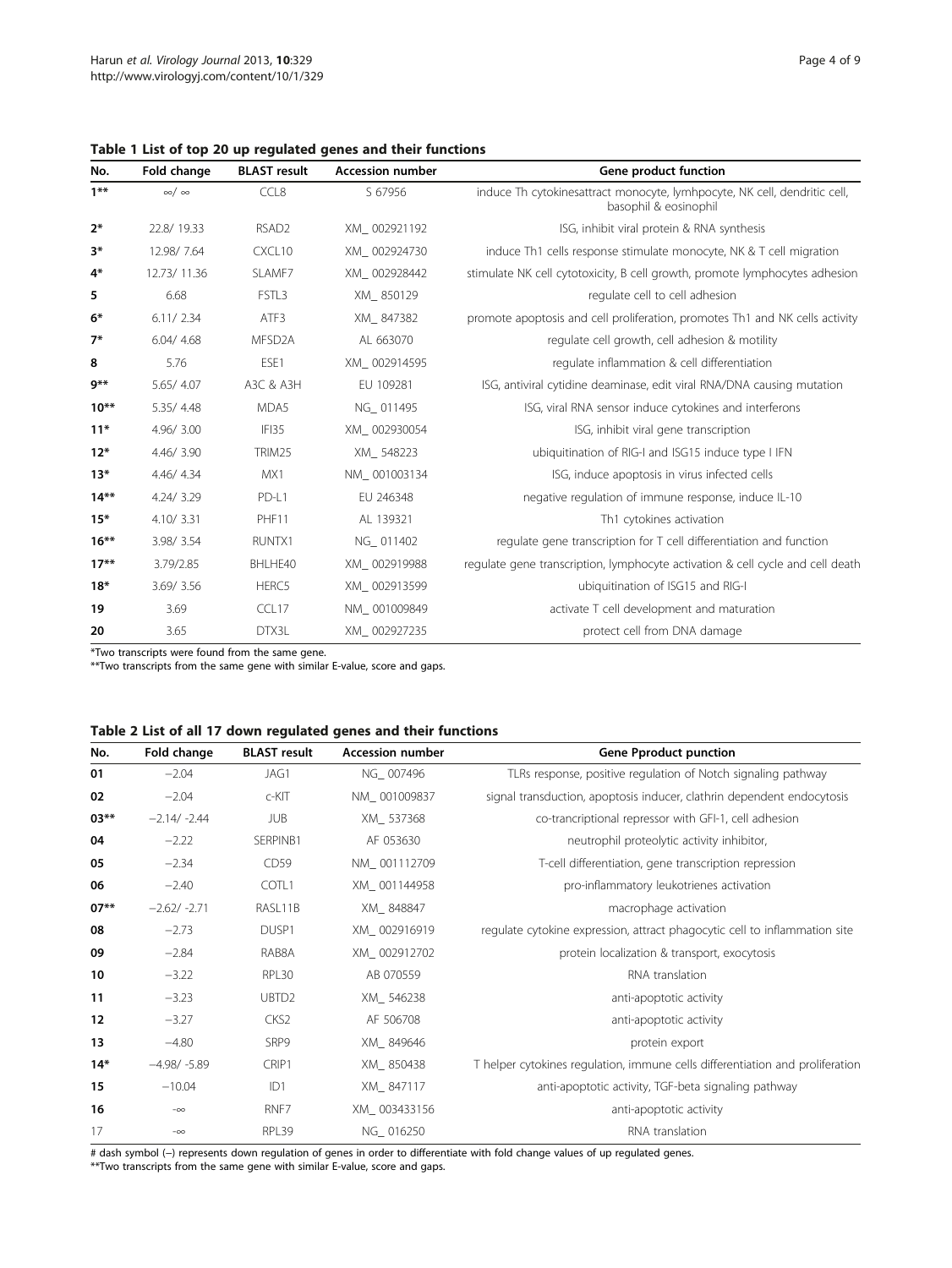<span id="page-4-0"></span>Table 3 Fold changes of A3H, PD-1 and PD-L1 genes in CRFK cells at different time points following infection with FIPV

| Fold change ± SEM *,** |                   |                |                |  |  |
|------------------------|-------------------|----------------|----------------|--|--|
| Time (Hours)           | АЗН               | <b>PD-1</b>    | PD-L1          |  |  |
| 3                      | $5.23 + 1.15$     | $8.50 + 1.06$  | $3.97 + 0.29$  |  |  |
| 6                      | $-0.37 + 0.03$    | $-0.19 + 0.01$ | $0.97 + 0.07$  |  |  |
| 9                      | $-0.41 + 0.11$    | $-0.23 + 0.08$ | $-0.21 + 0.02$ |  |  |
| 12                     | $-0.23 + 0.03$    | $2.51 + 0.27$  | $-0.50 + 0.07$ |  |  |
| 24                     | $-0.09 + 0.01$    | $-0.38 + 0.03$ | $-0.46 + 0.05$ |  |  |
| 48                     | $991.94 + 113.62$ | $-0.24 + 0.02$ | $-0.13 + 0.03$ |  |  |

\*GAPDH and YWHAZ as reference genes.

\*\*Three replicates of each reaction were performed.

rather than raw counts so that it can be used reliably on libraries of different size.

The transcriptional profiles of selected genes in FIPV in vitro infected cells, as well as cats diagnosed with FIP, were explored. The expressions of A3H, which involved in viral RNA and DNA editing causing mutation during RNA virus infection [[17\]](#page-7-0) and PD-1 and its ligand (PD-L1), which are involved in programmed cell death and negative regulation of T cells immune response [\[18](#page-7-0)], were characterised. A3H has antiretroviral activity by generating lethal hypermutations in viral genomes and is associated with increased resistance to HIV-1 infection in certain populations [\[19\]](#page-7-0). In the case of felines, A3H (but not A3C) has been found to reduce the infectivity of feline leukemia virus [\[17\]](#page-7-0). It is interesting to detect that the expression of A3H is readily expressed at higher levels in PBMCs than in FIPV infected cells (Tables 3 and 5), indicating the possible involvement of the gene in antiviral activity. Furthermore, the up-regulation of the gene is less, compared to PD-1 and PD-L1 in FIPV

| Table 5 Fold changes of A3H, PD-1 and PD-L1 genes from |  |  |  |
|--------------------------------------------------------|--|--|--|
| <b>FIP diagnosed cats</b>                              |  |  |  |

| Fold change $\pm$ SEM $^{*,**}$ |               |                 |                  |  |  |
|---------------------------------|---------------|-----------------|------------------|--|--|
| Cat ID                          | АЗН           | <b>PD-1</b>     | PD-L1            |  |  |
| 1                               | $1.11 + 0.14$ | $7.29 + 1.56$   | $18.88 + 3.67$   |  |  |
| 2                               | $1.51 + 0.16$ | $35.26 + 6.59$  | $20.79 \pm 3.19$ |  |  |
| 3                               | $3.44 + 0.36$ | $68.13 + 19.45$ | $96.94 + 21.54$  |  |  |
| 4                               | $1.36 + 0.11$ | $40.73 + 5.50$  | $75.63 + 3.73$   |  |  |
| 5                               | $1.27 + 0.08$ | $7.49 + 0.48$   | $3.04 + 0.23$    |  |  |
| 6                               | $2.70 + 0.35$ | $78.73 + 6.30$  | $45.50 + 4.27$   |  |  |

\*YWHAZ as sole reference gene.

\*\*Three replicates of each reaction were performed.

diagnosed cats. In addition, the expressions of A3H are significantly up-regulated in FIPV infected CRFK cells at 48 h.p.i. The actual reason for this high expression of A3H is unclear, but suggests that this gene is essential in restricting viral replication or forming part of the type 1 interferon-induced innate response, since recent study has indicated the involvement of A3H in restricting virus replication [\[17](#page-7-0)[,20](#page-8-0)].

Our results show that up-regulation of PD-1 and PD-L1 gene's expression in PBMCs occurred in cats diagnosed with the FIP disease. In general, their expressions are correlated to each other. Similar patterns were also observed in chronic FIV infection [[21](#page-8-0)] and in HIV infection in humans [\[22](#page-8-0)]; where they were associated with increasing immune dysfunction and T cell depletion. Previous studies have shown that although FIPV cannot infect CD4+ and CD8+ T-cells [\[8\]](#page-7-0), cats infected with the virus showed T cell depletion by apoptosis resulting in an acute immunodeficiency [\[7](#page-7-0)]. Hence, we hypothesized that PD-L1 could be a mediator that mediates apoptosis of CD4+ and CD8+ T-cells, since its expression is found

Table 4 Clinical and serological parameters of FIPV diagnosed and normal cats used in this study

| Cat ID | Age      | Form of FIP                         | FCoV Ab**      | <b>FeLV Ab</b> | <b>FIV Ab</b> |
|--------|----------|-------------------------------------|----------------|----------------|---------------|
|        | adult    | wet form: abdominal effusion        | S4             | $(-)$          | $(-)$         |
|        | 8 months | wet form: abdominal effusion        | S3             | $(-)$          | $(-)$         |
|        | 1 year   | wet form: pleural effusion          | S4             | $(-)$          | $(-)$         |
|        | 3 years  | wet form: abdominal effusion        | S4             | $(-)$          | $(-)$         |
|        | 8 months | wet form: abdominal effusion        | S4             | $(-)$          | $(-)$         |
| 6      | 1 year   | wet form: pleural effusion          | S <sub>5</sub> | $(-)$          | $(-)$         |
| $7*$   | 3 years  | negative control, healthy           | S1             | $(-)$          | $(-)$         |
| $8*$   | 7 years  | negative control, healthy           | S1             | $(-)$          | $(-)$         |
| $Q^*$  | 1 year   | negative control, non-healing wound | S1             | $(-)$          | $(-)$         |
| $10*$  | 1 year   | negative control, healthy           | S1             | $(-)$          | $(-)$         |
| $11*$  | 7 months | negative control, healthy           | S1             | $(-)$          | $(-$          |

FCoV = feline coronavirus, FIV = feline immunodeficiency virus, FeLV = feline leukemia virus.

\*Normal cat as control.

\*\*The kit's CombScale range from S0 to S6. Only cats with titer S3-S6 are considered to be positive for FIP based on the manual. The manual stated that S3,

a significant positive response is equivalent to IFA titer ≥1:20.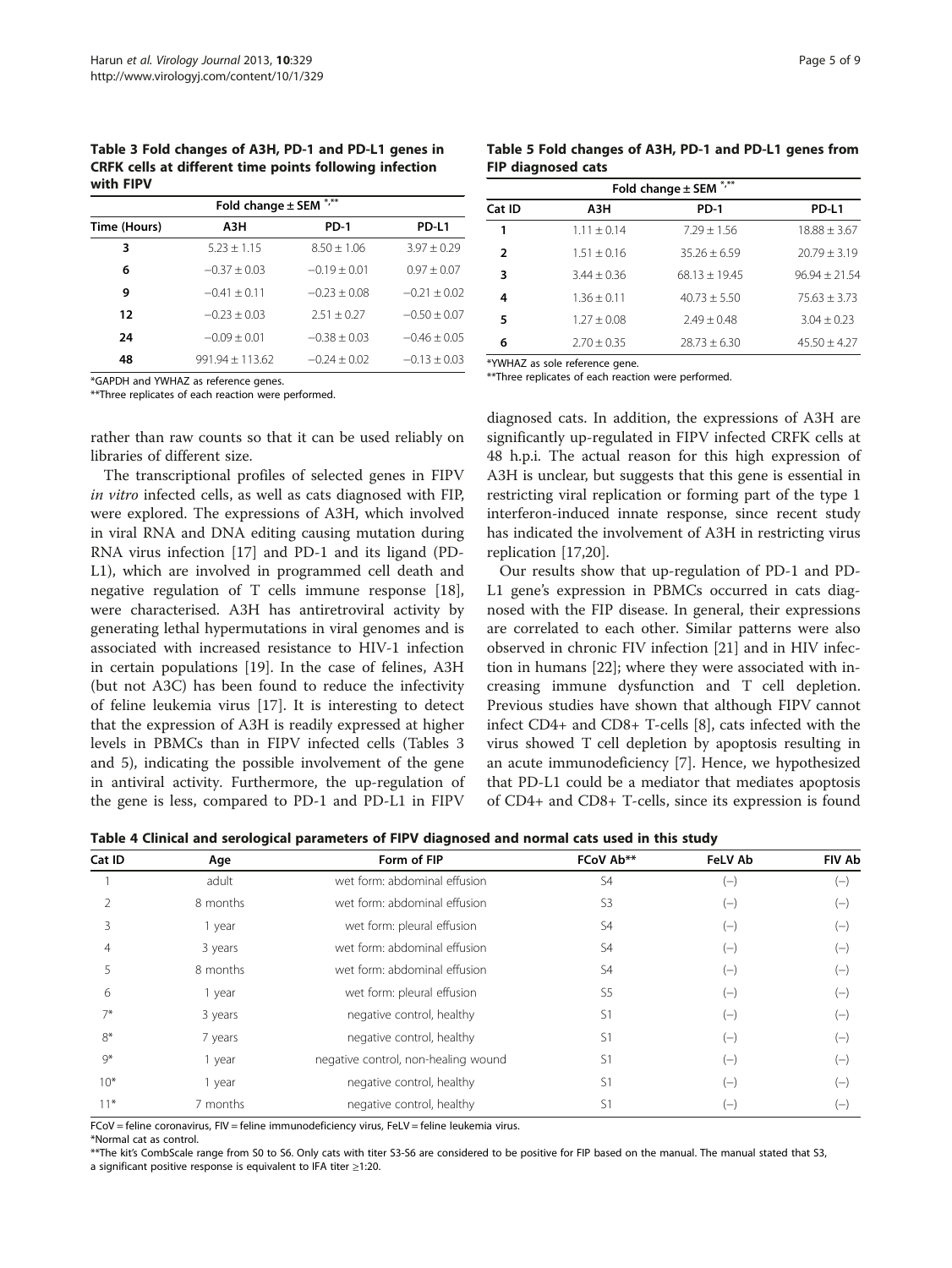in a wide range of nonhematopoietic cells [[23\]](#page-8-0). Furthermore, the blockade of PD-L1 expression was found to enhance T cell immunity and cytokine production [\[24](#page-8-0)]. Nevertheless, more studies are required to confirm our hypothesis.

It has been established that cats infected with FIPV undergo extensive tissue destruction due to inflammatory reaction [[2\]](#page-7-0). Even though the study was performed on infected CRFK cells, a kidney epithelial cells, it is interesting to note that transcriptome analysis of cells proposed that the inflammation process was associated with proinflammatory and Th1-like cytokines production, due to the up-regulation of several chemokine genes, such as CCL8, CXCL10, and CCL17; and genes associated with innate immune responses, such as PHF11, ATF3, and IRF1. Further study on infection of FIPV in particularly type I FIPV on macrophage-like cells namely fcwf-4 cells and samples from FIP diagnosed cats will add more value to our findings. Furthermore, the down-regulation of CRIP1 (a T helper regulatory gene) (Table [2](#page-3-0)) also suggests that FIPV infection is associated with Th1 response, based on a study on CRIP1 gene in mice, transgenic mice, and in murine cell line [\[25](#page-8-0)]. In that study, they found that the down-regulation of CRIP was associated with the expression of IL-2, IFN-γ, and TNFα. Previous studies have shown that in vitro and in vivo FIPV infections were associated with TNF-α and IFN-γ expressions [[9,](#page-7-0)[26\]](#page-8-0).

Based on previous studies on the growth of FIPV 79– 1146 in CRFK cells, production of progeny virus start between 3 and 6 hours post inoculation and increased rapidly until 12 hours post inoculation [\[27](#page-8-0)]. In our study, we found that at 3 hours, a few complete virus genomes that completely aligned to FIPV 79–1146 reference genome sequence (data not shown) has already been assembled. MX1 expression was up-regulated in FIPV infection (Table [1](#page-3-0)), similar to other RNA virus infections, its role in FIP pathogenesis is still unclear and requires further investigation. Previous studies have shown that the expression of MX1 gene inhibits viral replication during various RNA virus infections [\[28,29](#page-8-0)]. Early in vitro FIPV infection is also associated with a marked increase in the expression of RSAD2 (radical Sadenosyl methionine domain-containing protein 2) also known as viperin (Table [1](#page-3-0)). Previous studies have shown viperin involvement in inhibiting viral RNA and/or protein synthesis during different virus infections, such as the West Nile virus, Dengue virus, and hepatitis virus [[30,31\]](#page-8-0). Hence, further study is required to define the role of viperin in FIPV replication and infection. Serine Proteinase Inhibitor clade B member 1 (SERPINB1) is the only gene that was markedly down-regulated (Table [2](#page-3-0)). SERPINB1 functions as an inhibitor of the neutrophil serine proteases, found at inflammatory sites where the inhibition

of the gene prevents tissue destruction by phagocytic cells during the virus clearance process by infiltrating neutrophils and monocytes [[32,33\]](#page-8-0). Thus, SERPINB1 down-regulation could possibly be part of innate immune response in recruiting phagocytic cells for the proteolytic destruction of infected cells. Besides genes that modulate T cell functions, several genes with proapoptotic and/or anti-apoptotic are also differentially regulated; thus highlighting their functions in regulating the apoptosis of virus infected cells (Additional file [1:](#page-7-0) Table S1 and Additional file [1:](#page-7-0) Table S2). However, the pro-apoptotic gene YAP-65 or YAP-1, which was found up-regulated in FIV infection in CRFK cells [[34](#page-8-0)], was not up-regulated in this study.

## Conclusion

In conclusion, this present study has described the transcriptional profiles of cellular genes in vitro system can be applied to an in vivo situation and the possible involvement of A3H, PD-1, and PD-L1 genes during FIPV infection. However, further studies are required to elucidate the roles of these genes, and their interactions with other genes, during FIPV replication and infection especially in in vivo model.

## Materials and methods

## Virus and cell lines

Monolayers of Crandell Rees Feline Kidney (CRFK) cells (ATCC® no. CCL-94™) were grown in a base media consisting of Minimum Essential Medium (MEM), 10% Fetal Bovine Serum (FBS), 2% penicillin and streptomycin, 2% amphotericin B, and non-essential amino acids at 37°C and 5% CO2. For transcriptome study, CRFK cells were infected with FIPV 79–1146 (ATCC® no. VR-2126™) at a Multiplicity Of Infection (MOI) of 2. The virus was incubated for one hour for virus attachment. After incubation, 1% FBS MEM was added and the cells were incubated for a further 3 hours. At the end of incubation, the cells were harvested using TrypLE™ and centrifuged twice in a PBS at 4°C for 5 minutes at 1000rpm. Cell pellets were stored at −80°C until RNA extraction. For the control sample, the same process was applied, with the exception that 2 ml of sterile PBS was used to replace the virus.

## RNA extraction and sequencing

An RNeasy® Mini Kit (Qiagen®, USA) was used to extract and purify RNA samples as per the methods recommended by the manufacturer. The quality of the extracted RNA was determined by an Ultrospec 3000 Pro UV/Visible spectrophotometer (GE Healthcare, UK), where samples with an absorbance ratio value (A260/ A280) of 1.8 to 2.0 were considered for further analysis with an Agilent® 2100 Bioanalyzer. Samples with RNA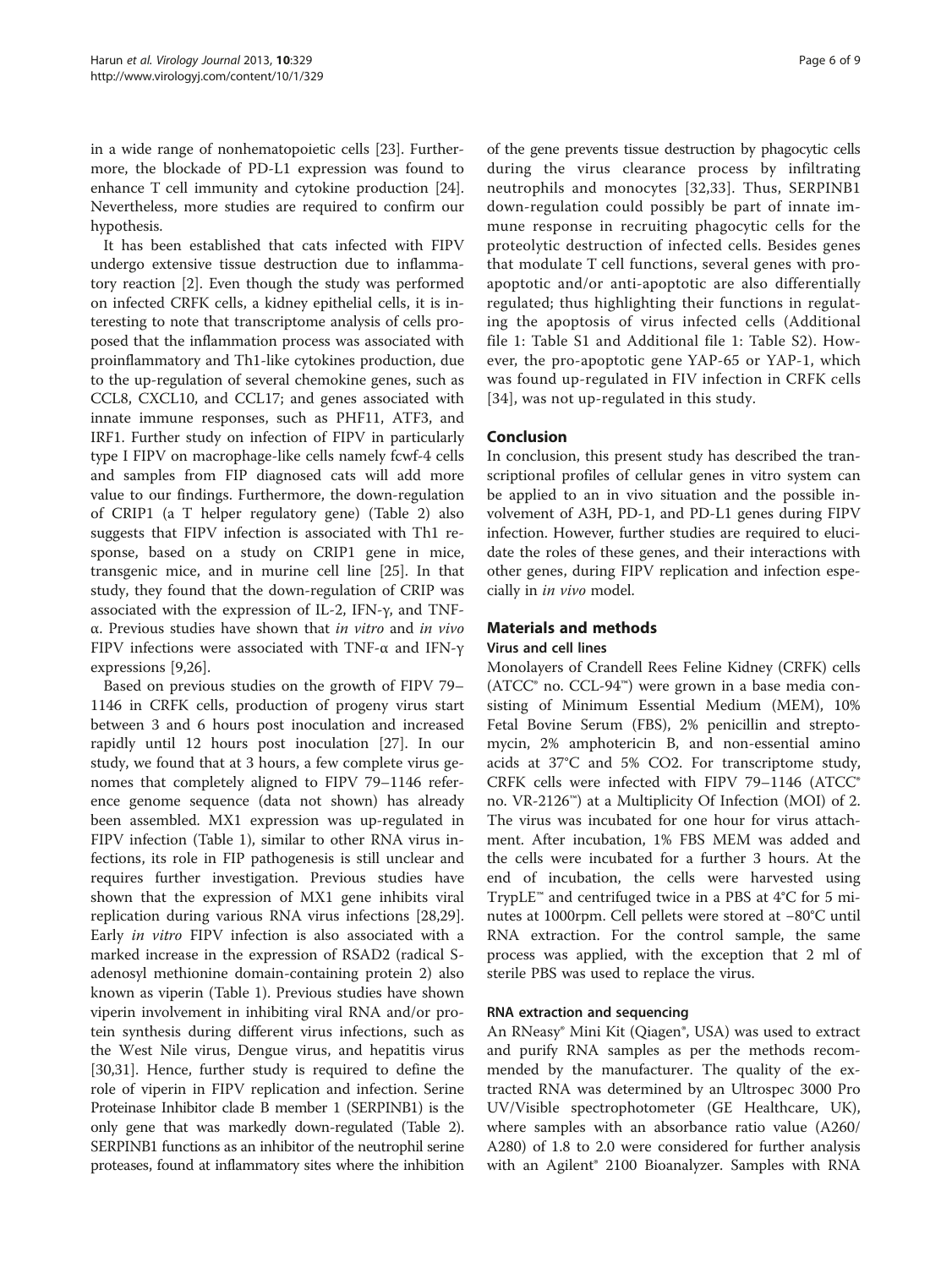Integrity Numbers (RIN) 9 to 10, and concentrations higher than 500 ng/μl per sample, were sent for Illumina GAII sequence analysis.

## Bioinformatics analysis

A total of 17.3 Gb of sequencing data, comprised of both control and infected samples, was imported into the CLC bio Genomic Workbench (GWB). The sequences were trimmed for adapter sequences and low quality base. The trimmed raw sequences were subjected to RNA-sequence analysis, by mapping them to an annotated feline genome reference sequence [[35\]](#page-8-0) accounting for a maximum of two gaps or mismatches in each sequence. Unpaired group comparisons, based on Reads Per Kilo base per Million (RPKM) [[36\]](#page-8-0), were chosen as expression values for comparison. Kal's Z test statistical analyses, based on False Discovery Rate (FDR) <0.05 and fold change >1.99 were used to filter the expressed transcripts. The resulting list was then BLAST at NCBI servers [\(http://www.ncbi.nlm.nih.gov/\)](http://www.ncbi.nlm.nih.gov/) using GWB's builtin BLAST (blastn, refseq\_rna or nr databases, mammals only). Homologous sequences with the lowest e-value, highest score, and lowest percentage of gaps to the query sequence, was selected as the transcript identity.

## Real-time RT-qPCR analysis of FIPV infected CRFK cells

In order to validate the transcriptome results, the expression profiles of 3 genes (A3H, PD-1, and PD-L1) were analysed using real-time PCR. Briefly, viral RNA from FIPV strain 79–1146 infected CRFK cells at 3, 6, 9, 12, 24, and 48 hours post infection (h.p.i.) were collected and processed as described previously. Control cells, inoculated with PBS only, were used as a control. Primers were designed using Primer-BLAST [\(http://www.ncbi.nlm.](http://www.ncbi.nlm.nih.gov/tools/primer-blast/) [nih.gov/tools/primer-blast/](http://www.ncbi.nlm.nih.gov/tools/primer-blast/)) and synthesized by AITbiotech PTE LTD (Singapore) (Table 6).

The reactions were performed using SensiFAST™ SYBR No-ROX One Step kit (Bioline Ltd, UK) on Bio-

Table 6 Primers sequences used in this study

Rad CFX 96™ Real-Time System, with C1000™ Thermal Cycler (Bio-Rad Laboratories, USA). Briefly, the reaction mixture of 20 μl contained 10 μl 2× SensiFAST SYBR No-ROX One-Step mix, 0.5 μl forward & reverse primers (5 nM for GADPH, PD-L1 and A3H, 3 nM for PD-1 and 10 nM for YWHAZ), 0.2 μl RT, 0.4 μl RiboSafe RNase inhibitor,  $2.4 \mu$ l H<sub>2</sub>O, and 6  $\mu$ l extracted RNA. The RTqPCR reaction conditions were as follows; one cycle at 45°C for 10mins, one cycle at 95°C for 2 mins, and 35 cycles at 95°C for 5 secs; then 57°C (YWHAZ), 58°C (PD-L1), 59°C (GAPDH), 64°C (A3H), and 65°C (PD-1) for 20 secs; and finally, at 72°C for 5 secs. One cycle for the dissociation curve for all reactions was added and melting curve analysis was performed. Data generated from the technical triplicate experiment was analysed with  $2^{-\Delta\Delta CT}$  method [\[37](#page-8-0)] using Bio-Rad CFX Manager version 2.0. GAPDH and/or YWHAZ genes were chosen as reference genes, based on previous studies [[38,39\]](#page-8-0).

## Real-time RT-qPCR analysis of peripheral blood mononuclear cells from FIP diagnosed cats

Besides FIPV infected cell cultures, Peripheral Blood Mononuclear Cells (PBMCs) were also used to analyse the transcriptome results. Six FIP diagnosed domestic short hair breed cats, with ages ranging from 8 months to adult, that were admitted to University Veterinary Hospital, UPM, were considered for this study (Table [4](#page-4-0)). The cats tested negative for FeLV and FIV antibodies, but positive for FCoV antibodies, and showed abdominal/pleural effusion. Meanwhile, 5 healthy cats, with negative results for FCoV, FeLV, and FIV antibodies, were selected as controls. The kits for FCoV, FeLV and FIV antibody tests originated from Biogal's feline coronavirus (FCoV) [FIP] ImmunoComb® Antibody test kit (Biogal Galed Laboratories, USA) and IDEXX's SNAP® Combo FeLV Ag/FIV Antibody test kit (IDEXX Laboratories, USA), respectively. The tests were performed as per the methods recommended in their respective

| Target gene | <b>Accession number</b> | Sequence 5' - 3'            | Reference  |
|-------------|-------------------------|-----------------------------|------------|
| GAPDH       | NM 001009307            | F: AGTATGATTCCACCCACGGCA    | $[36]$     |
|             |                         | R : GATCTCGCTCCTGGAAGATGGT  |            |
| YWHAZ       | EF458621                | F: ACAAAGACAGCACGCTAATAATGC | $[37]$     |
|             |                         | R: CTTCAGCTTCATCTCCTTGGGTAT |            |
| $PD-1$      | FU295528                | E: GAGAACGCCACCTTCGTC       | $[19]$     |
|             |                         | R: TGGGCTCTCATAGATCTGCGT    |            |
| PD-L1       | FU246348                | F: CGATCACAGTGTCCAAGGACC    | $[19]$     |
|             |                         | R: TCCGCTTATAGTCAGCACCG     |            |
| A3H         | FF173020                | F: ACCCACAATGAATCCACTACAG   | This study |
|             |                         | R: AGGCAGTCTTTGTGAATTAGGG   |            |

F, forward primer, R, reverse primer.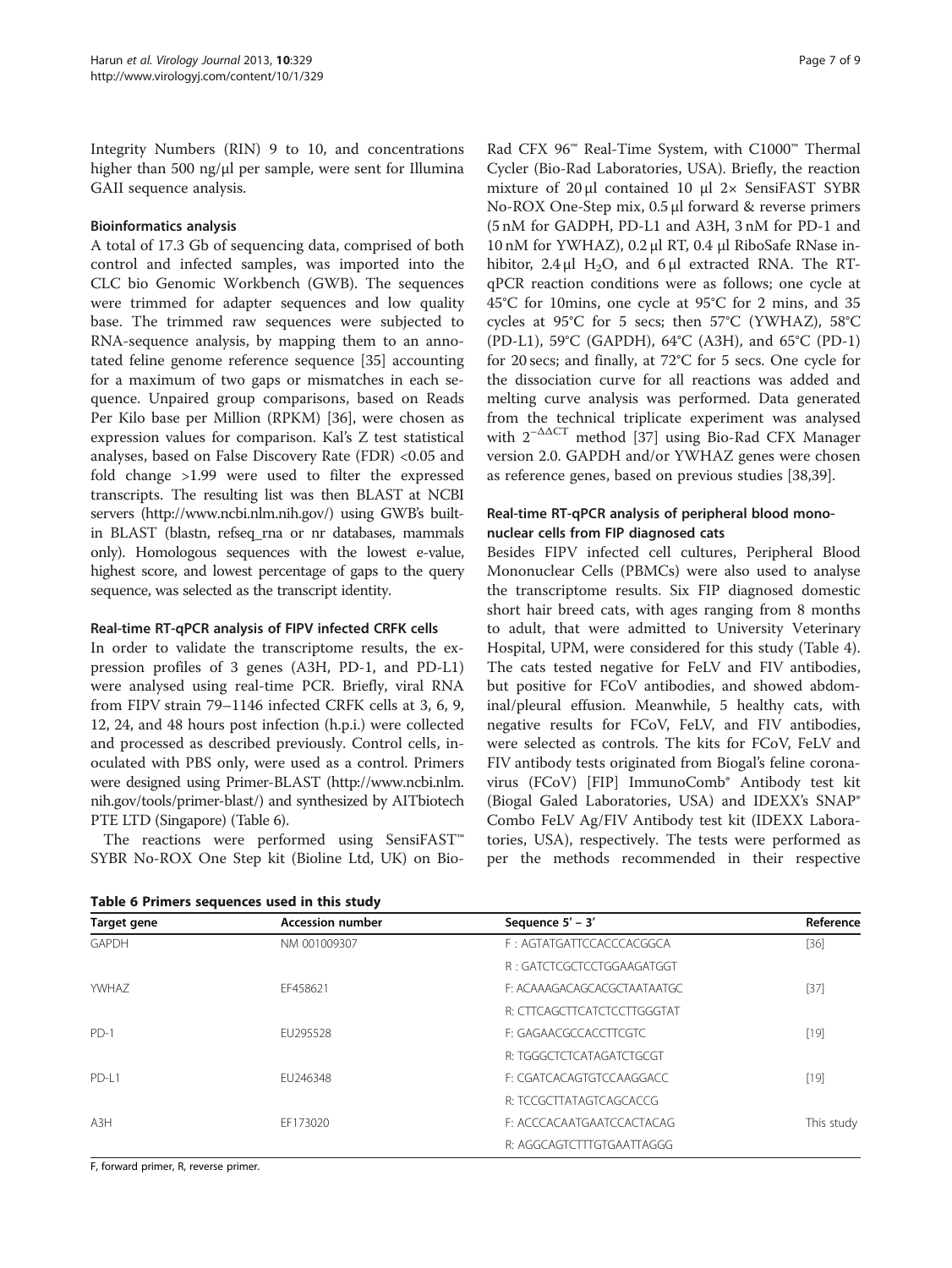<span id="page-7-0"></span>manuals. The health assessment and blood collection of the cats were performed by a trained and certified veterinarian (GTS). The sampling were performed according to internationally recognized guidelines and recommended by the Animal Care and Use Committee at the Faculty of Veterinary Medicine, Universiti Putra Malaysia.

Two to 5 ml of cat blood was drawn and stored at 4°C in BD Vacutainer® (BD USA) EDTA-K2 tubes. Parts of the blood were used for the test kits, while the rest was processed for PBMCs extraction. PBMCs were isolated using the Ficoll-Paque™ Plus (GE Healthcare, USA) method, according to the manufacturers protocol. Total RNA from PBMCs was isolated using an RNeasy mini plus kit (Qiagen, Germany), as described by the manufacturer. RNA quantity and purity was measured and assessed using a Nanodrop Nanophotometer P-class (Implen GmbH, Germany). The isolated RNA samples were either kept at −80°C for further analysis, or immediately used for real-time RT-qPCR analysis.

## Additional file

[Additional file 1: Table S1.](http://www.biomedcentral.com/content/supplementary/1743-422X-10-329-S1.docx) List of 76 transcripts from 44 up regulated genes with proportions fold change of 2 or more (Kal's Z test, FDR < 0.05) with their BLAST results, NCBI accession number and gene product function. Table S2. List of 20 transcripts from 17 down regulated genes with proportions fold change of −2 or more (Kal's Z test, FDR < 0.05) with their BLAST results, NCBI accession number and gene product function.

#### Abbreviations

BLAST: Basic Local Alignment Search Tool; CRFK: Crandell Rees Feline Kidney; CMI: Cell-mediated immunity; FCOV: Feline coronavirus; FDR: False discovery rate; FECV: Feline enteric coronavirus; FIPV: Feline infectious peritonitis virus; FIV: Feline immunodeficiency virus; kb: Kilobase; min: Minute; ml: Mililitre; MOI: Multiplicity of infection; NGS: Next generation sequencing; PBMCs: Peripheral Blood Mononuclear Cells; PCR: Polymerase chain reaction; RPKM: Reads per kilobase of exon model per million mapped reads.

#### Competing interests

The authors declare that we have no competing interests.

#### Authors' contributions

MSRH & COK - Cell culture works; virus inoculation; RNA extraction, purification and quantification; RT-qPCR assays; bioinformatic analysis; data analysis and interpretation; wrote the manuscript. GTS – Diagnose cats; collect blood samples from cats with FIP symptoms; perform FCoV, FIV and FeLV kit tests. TSW – helps with PCR; primers design; RT-qPCR assays and data analysis. SSA, MHB & ARO – secure & manage fundings; coordinated the project; designed experiments and collaborated in analyzing data and writing the manuscript. All the authors have read and approved the final manuscript.

#### Acknowledgements

The authors wish to thanks laboratory personnel at Virology Lab, Faculty of Veterinary Medicine, UPM and Laboratory of Vaccines and Immunotherapeutics, Institute of Bioscience, UPM. This project is funded by Fundamental Research Project No:01-11-08-6390FR, Ministry of Higher Education Malaysia. The funding source has no role in this study.

#### Author details

<sup>1</sup> Laboratory of Vaccines and Immunotherapeutics, Institute of Bioscience, Universiti Putra Malaysia, 43400, UPM Serdang, Selangor, Malaysia. 2 Infectomics Cluster, Advanced Medical & Dental Institute, Universiti Sains Malaysia, Bertam, 13200 Kepala Batas, Pulau Pinang, Malaysia. <sup>3</sup>Department of

Veterinary Pathology & Microbiology, Faculty of Veterinary Medicine, Universiti Putra Malaysia, 43400 UPM Serdang, Selangor, Malaysia. 4 Department of Veterinary Clinical Studies, Faculty of Veterinary Medicine, Universiti Putra Malaysia, 43400 UPM Serdang, Selangor, Malaysia.

#### Received: 17 June 2013 Accepted: 3 November 2013 Published: 9 November 2013

#### References

- 1. Sharif S, Arshad SS, Hair-Bejo M, Omar AR, Zeenathul NA, Hafidz MA: Prevalence of feline coronavirus in two cat populations in Malaysia. J Feline Med Surg 2009, 12:1031–1034.
- 2. Pedersen NC: A review of feline infectious peritonitis virus infection: 1963–2008. J Feline Med Surg 2009, 11:225–258.
- 3. Hartmann K: Feline infectious peritonitis. Vet Clin North Am Small Anim Pract 2005, 35(1):39–79.
- 4. Herrewegh AA, Vennema H, Horzinek MC, Rottier PJ, De Groot RJ: The molecular genetics of feline coronaviruses: comparative sequence analysis of the ORF7a/7b transcription unit of different biotypes. Virol 1995, 212:622–631.
- Vennema H, Poland A, Foley J, Pedersen NC: Feline infectious peritonitis viruses arise by mutation from endemic feline enteric coronaviruses. Virol 1998, 243:150–157.
- 6. Licitra BN, Millet JK, Regan AD, Hamilton BS, Rinaldi VD, Duhamel GE, et al: Mutation in spike protein cleavage site and pathogenesis of feline coronavirus. Emerg Infect Dis 2013. http://dx.doi.org/10.3201/ eid1907.121094/.
- 7. De Groot Mijnes JD, Van Dun JM, Van Der Most RG, De Groot RJ: Natural history of a recurrent feline coronavirus infection and the role of cellular immunity in survival and disease. J Virol 2005, 79:1036-1044.
- 8. Haagmans BL, Egberink HF, Horzinek MC: Apoptosis and T-cell depletion during feline infectious peritonitis. J Virol 1996, 70(12):8977-8983.
- 9. Takano T, Hohdatsu T, Hashida Y, Kaneko Y, Tanabe M, Koyama H: A "possible" involvement of TNF-alpha in apoptosis induction in peripheral blood lymphocytes of cats with feline infectious peritonitis. Vet Microbiol 2007, 119(2–4):121–131.
- 10. Assarsson E, Greenbaum JA, Sundström M, Schaffer L, Hammond JA, Pasquetto V, Oseroff C, Hendrickson RC, Lefkowitz EJ, Tscharke DC, Sidney J, Grey HM, Head SR, Peters B, Sette A: Kinetic analysis of a complete poxvirus transcriptome an immediate early class of gene. Proc Natl Acad .<br>Sci U S A 2008, **105**(6):2140–2145.
- 11. Nanda S, Havert MB, Calderón GM, Thomson M, Jacobson C, et al: Hepatic transcriptome analysis of hepatitis C virus infection in chimpanzees defines unique gene expression patterns associated with viral clearance. PLoS ONE 2008, 3(10):e3442. doi:10.1371/journal.pone.0003442.
- 12. Dowling RJ, Bienzle D: Gene-expression changes induced by Feline immunodeficiency virus infection differ in epithelial cells and lymphocytes. J Gen Virol 2005, 86(8):2239–2248.
- 13. Ertl R, Birzele F, Hildebrandt T, Klein D: Viral transcriptome analysis of feline immunodeficiency virus infected cells using second generation sequencing technology. Vet Immunol Immunopathol 2011, 143(3–4):314–324.
- 14. Zhang Z, Schwartz S, Wagner L, Miller W: A greedy algorithm for aligning DNA sequences. J Comput Biol 2000, 7:203–214.
- 15. van Hamme E, Dewerchin HL, Cornelissen E, Nauwynck HJ: Attachment and internalization of feline infectious peritonitis virus in feline blood monocytes and Crandell feline kidney cells. J Gen Virol 2007, 88:2527-2532.
- 16. Kal AJ, Van Zonneveld AJ, Benes V, Van Den Berg M, Koerkamp MG, Albermann K, Strack N, Ruijter JM, Richter A, Dujon B, Ansorge W, Tabak HF: Dynamics of gene expression revealed by comparison of serial analysis of gene expression transcript profiles from yeast grown on two different carbon sources. Mol Biol Cell 1999, 10(6):1859–1872.
- 17. Münk C, Beck T, Zielonka J, Hotz-Wagenblatt A, Chareza S, Battenberg M, Thielebein J, Cichutek K, Bravo IG, O'Brien SJ, Löchelt M, Yuhki N: Functions, structure, and read-through alternative splicing of feline APOBEC3 genes. Genome Biol 2008, 9(3):R48.
- 18. Shen T, Chen X, Chen Y, Xu Q, Lu F, Liu S: Increased PD-L1 expression and PD-L1/CD86 ratio on dendritic cells were associated with impaired dendritic cells function in HCV infection. J Med Virol 2010, 82(7):1152–1159.
- 19. Li MM, Emerman M: Polymorphism in human APOBEC3H affects a phenotype dominant for subcellular localization and antiviral activity. J Virol 2011, 85(16):8197–8207.